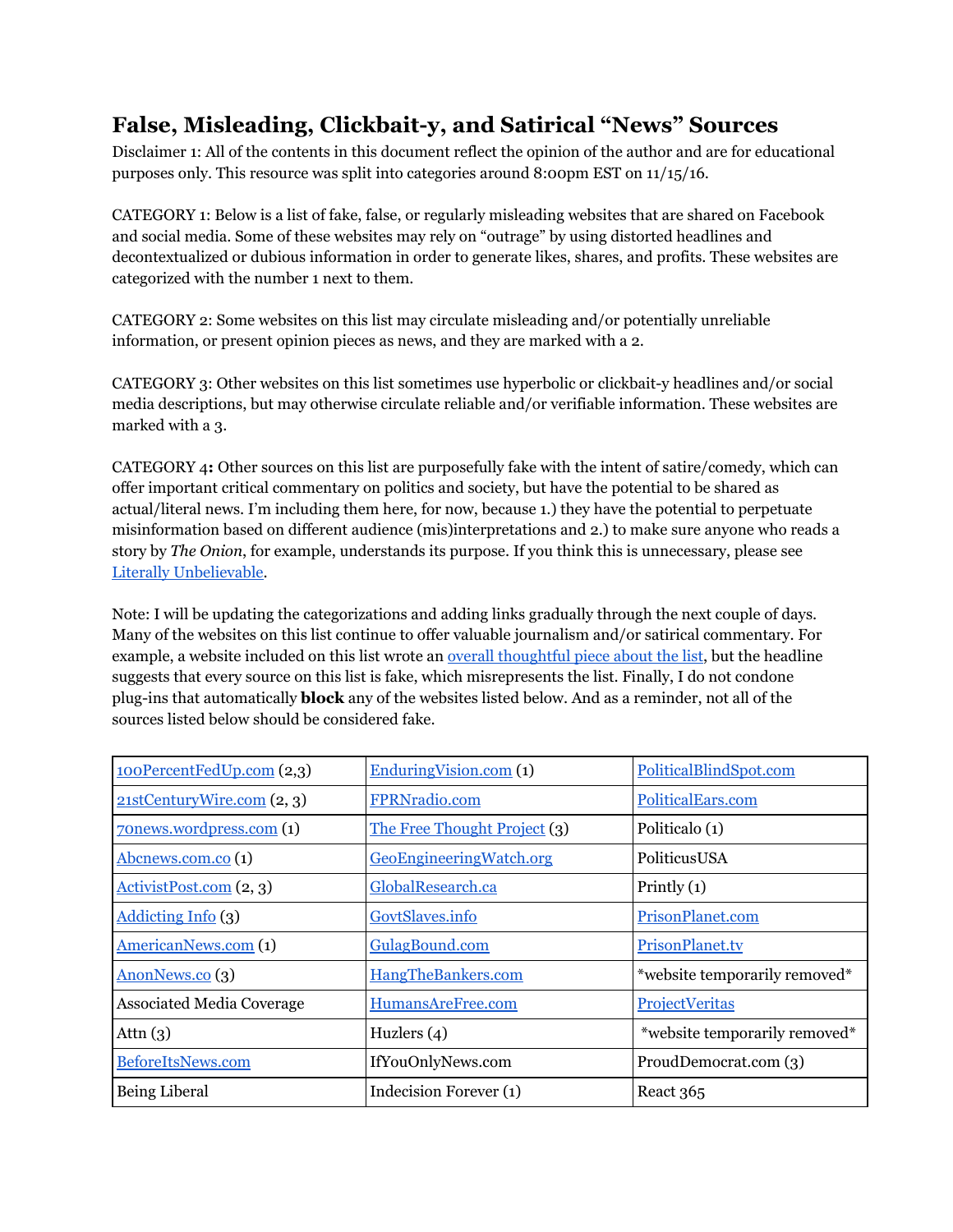| <b>BigAmericanNews.com</b>      | <b>IJR</b> (Independent Journal Review) | RealFarmacy.com               |
|---------------------------------|-----------------------------------------|-------------------------------|
| BigPZone.com                    | InfoWars $(1, 2)$                       | RealNewsRightNow.com (1, 4)   |
| <b>Bipartisan Report</b>        | Infowars.com                            | RedFlagNews.com               |
| <b>BizPac Review</b>            | IntelliHub.com                          | Red State (3)                 |
| <b>Blue Nation Review</b> (2,3) | Inquisitr.com                           | Reductress (4)                |
| Breitbart <sub>(3)</sub>        | JonesReport.com                         | RileNews.com(1, 4)            |
| $Cap$ News $(4)$                | LandoverBaptist.org (4)                 | Satira Tribune                |
| ChristWire.org (4)              | LewRockwell.com                         | Sprotspickle.com (4)          |
| Chronicle.su                    | Liberal America                         | The Blaze                     |
| CivicTribune.com (1)            | LibertyTalk.fm                          | The Free Thought Project (3)  |
| ClickHole.com (4)               | LibertyUnyielding                       | Borowitz Report (4)           |
| CoastToCoastAM.com (2)          | LibertyVideos.org                       | The Onion $(4)$               |
| Collective Evolution (3)        | LMR/LibertyMovementRadio.com            | The Other $98\%$ (3)          |
| ConsciousLifeNews.com (2)       | MediaMass.net (1)                       | The Reporterz                 |
| ConservativeOutfitters.com (2)  | MegynKelly.us (1)                       | The Stately Harold            |
| <b>ConspiracyWire</b>           |                                         |                               |
| (WideAwakeAmerica.com) (2)      | MSNBC.com.co(1)                         | TheDailySheeple.com           |
| CountdownToZeroTime.com (2)     | Naha Daily (4)                          | TheNewsNerd.com               |
| CounterPsyOps.com               | <b>National Report</b>                  | TheRunDownLive.com            |
| *website temporarily removed*   | NationalReport.net (1)                  | TheUsPatriot.com              |
| CreamBMP.com (1)                | NaturalNews.com                         | TruthFrequencyRadio.com       |
| DailyBuzzLive.com               | nbc.com.co                              | T with v.com(3)               |
| DailyCurrant.com (4)            | NC Scooper                              | UnconfirmedSources.com        |
| *website temporarily removed*   | <b>NCT</b> (New Century Times)          | *website temporarily removed* |
| Daily Wire                      | News Examiner                           | United Media Publishing (1)   |
| DCClothesLine.com               | News-Hound.com (1)                      | <b>USA Supreme</b>            |
| DCGazette.com (1)               | NewsBiscuit.com (1)                     | <b>US.Blasting.News</b>       |
| Denver Guardian (1)             | Newslo $(1, 4)$                         | US Uncut $(3)$                |
| DerfMagazine.com                | NewsMutiny.com $(1, 4)$                 | VeteransToday.com             |
| Disclose.tv                     | Newswatch 28                            | <b>Walking Times</b>          |
| DrudgeReport.com.co (1)         | Newswatch 33                            | WakingUpWisconsin.com         |
| DuffleBlog.com (4)              | NewsWire-24.com                         | <b>Winning Democrats</b>      |
| DuhProgressive.com              | NoDisInfo.com                           | WitScience.org                |
| Embols.com                      | Now8News                                | World Net Daily               |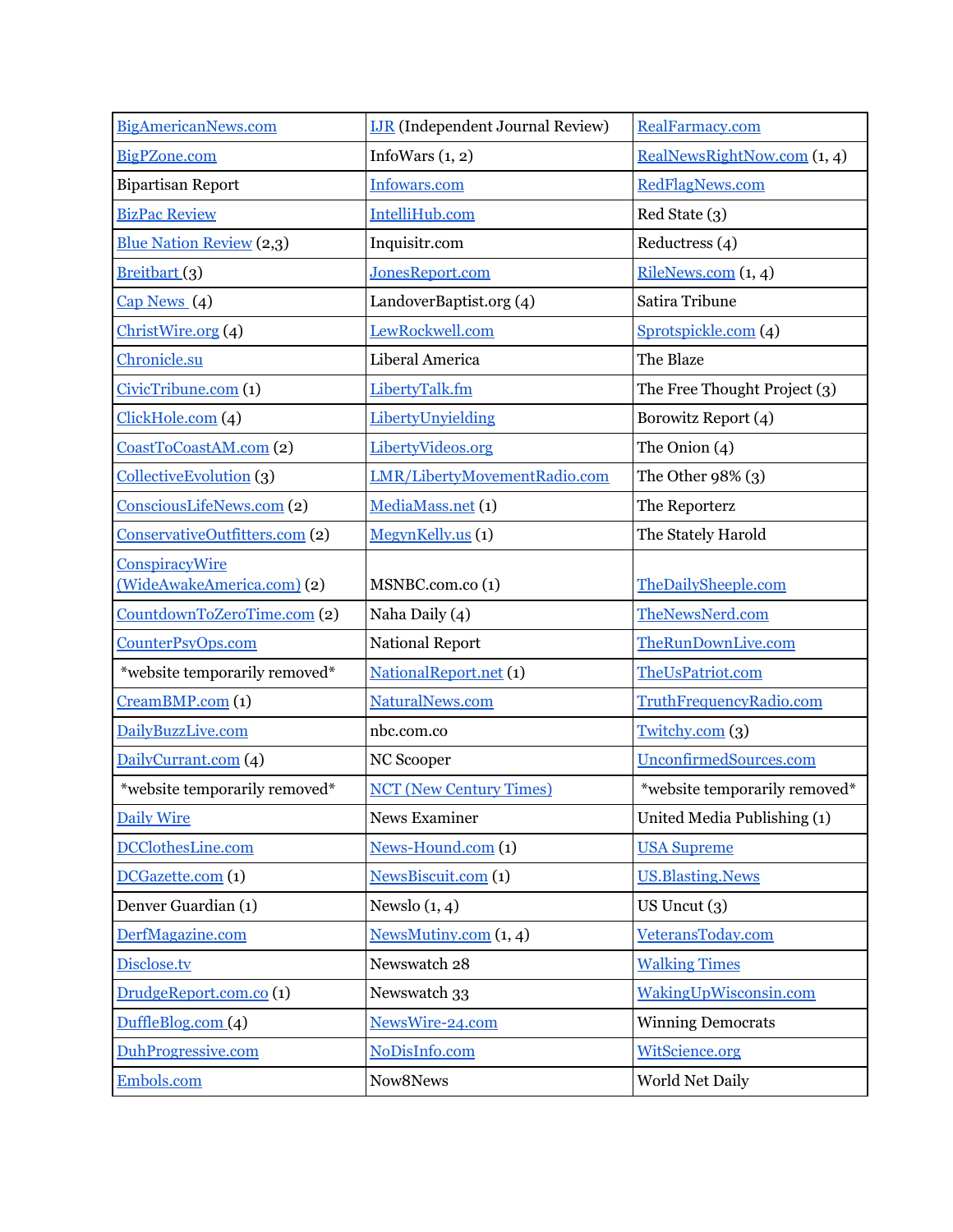| <b>Empire Herald</b> | NowTheEndBegins.com  | <b>World News Daily Report (4)</b> |
|----------------------|----------------------|------------------------------------|
| Empire News (1)      | Now This $(3)$       | WorldTruth.tv                      |
| EmpireNews.com       | Occupy Democrats (3) | <b>ZeroHedge</b>                   |
| Endingthefed.com     | PakAlertPress.com    |                                    |

## **Tips for analyzing news sources:**

- Avoid websites that end in "lo" ex: Newslo (above). These sites take pieces of accurate information and then packaging that information with other false or misleading "facts" (sometimes for the purposes of satire or comedy).
- Watch out for websites that end in ".com.co" as they are often fake versions of real news sources
- Watch out if known/reputable news sites are not also reporting on the story. Sometimes lack of coverage is the result of corporate media bias and other factors, but there should typically be more than one source reporting on a topic or event.
- Odd domain names generally equal odd and rarely truthful news.
- Lack of author attribution may, but not always, signify that the news story is suspect and requires verification.
- Some news organizations are also letting bloggers post under the banner of particular news brands; however, many of these posts do not go through the same editing process (ex: BuzzFeed Community Posts, Kinja blogs, *Forbes* blogs).
- Check the "About Us" tab on websites or look up the website on Snopes or Wikipedia for more information about the source.
- Bad web design and use of ALL CAPS can also be a sign that the source you're looking at should be verified and/or read in conjunction with other sources.
- If the story makes you REALLY ANGRY it's probably a good idea to keep reading about the topic via other sources to make sure the story you read wasn't purposefully trying to make you angry (with potentially misleading or false information) in order to generate shares and ad revenue.
- If the website you're reading encourages you to DOX individuals, it's unlikely to be a legitimate source of news.
- It's always best to read multiple sources of information to get a variety of viewpoints and media frames. Some sources not yet included in this list (although their practices at times may qualify them for addition), such as *The Daily Kos*, *The Huf ington Post*, and Fox News, vacillate between providing important, legitimate, problematic, and/or hyperbolic news coverage, requiring readers and viewers to verify and contextualize information with other sources.

## **Bio: I am an [a](http://www.merrimack.edu/live/profiles/586-melissa-mish-zimdars)ssistant professor of communication & media, and this list started as a resource for my students, who are learning about journalism/social media/media literacy.**

Update 1: I've received hundreds of emails with suggestions, very few of which are duplicates, so it will take me a while to sift through and verify them. I will add them as appropriate. (EDIT  $11/15/2016 \omega$  3:42 EST: I have a list of sources, suggested by all of you, that will take me a long time to get through)

Update 2: Yes, I am considering further coding/categorizing these sources for clarity and creating a more durable/dynamic database. This is likely just step 1.